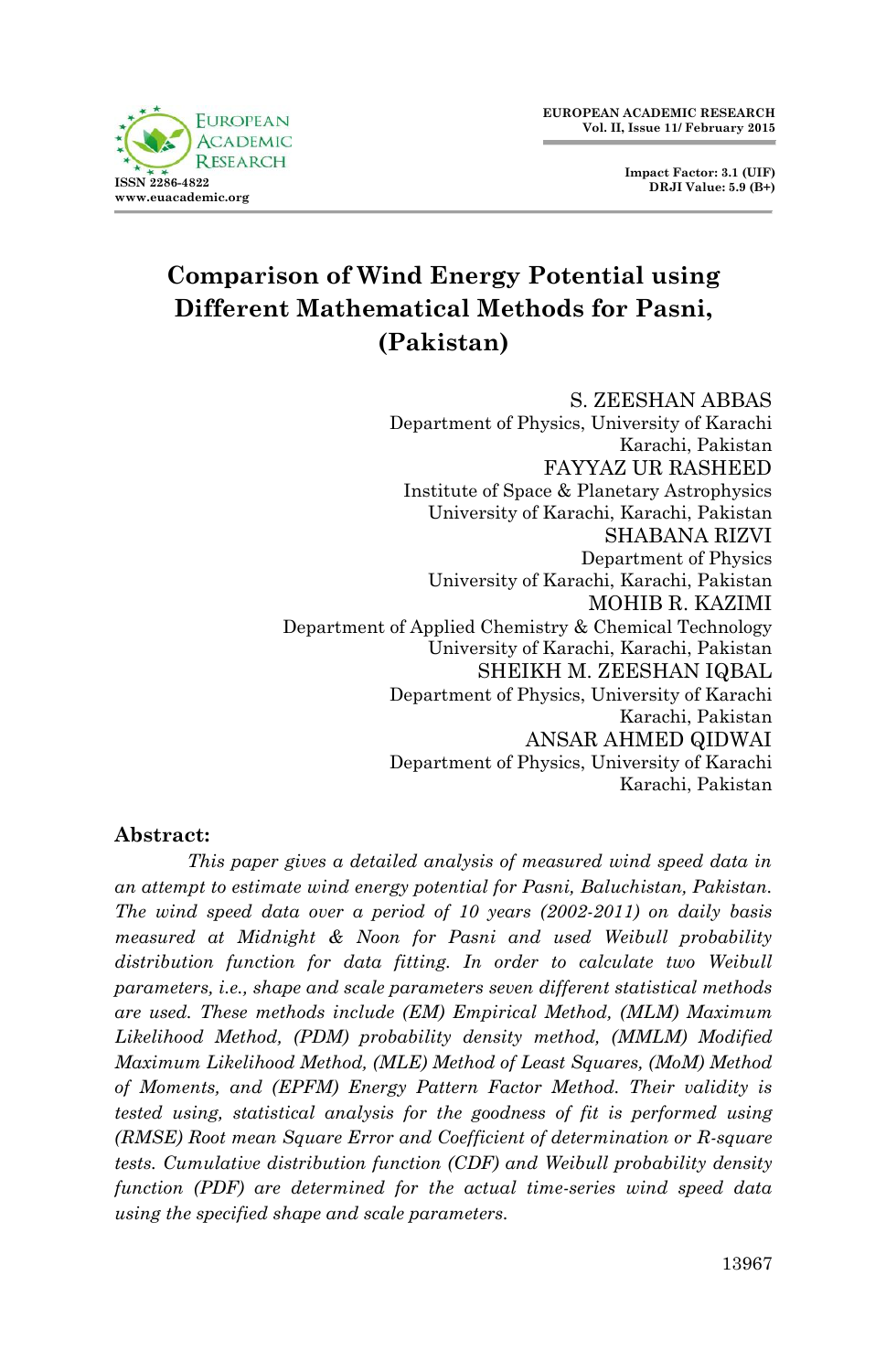**Key Words:** Wind Energy Potential, Wind Speed Data, Weibull Probability Distribution Function, Root mean Square Error, Coefficient of determination.

# **Introduction:**

Today, the main part of World's energy necessity fulfil from burning large amount of fossil fuels which is one of the cause of special weather condition observed in different locations around the World. Acid rains & snow falls, urban smog, climate change, regional haze, frequent tornados, etc., have become rampant around the World. Wind, biomass, solar, and geothermal energy i-e renewable energy resources are better than burning fossil fuels. Wind is one of the promising renewable energy source which can be harnessed in a commercial manner. Renewable energy sources effectively reduce environmental pollution and the burning up of fossil fuel. With effective planning and execution any kind of wind power engineering project leads to a reduction in the cost of generating electrical power.

Wind energy conversion systems design required considerable efforts for recognizing a suitable statistical model for wind speed frequency distribution. The widely used function to model wind speed data is Weibull distribution function [1]. More recently it has become a reference distribution function in commercially used wind energy software i-e Wind Atlas Analysis and Application Program [2]. We characterised Weibull distribution by two parameters, a scale parameter and a shape parameters.

For wind speed data, Weibull distribution graphical method and lognormal models were used by Garcia et al. (1998) [3]. The modified maximum likelihood method (MMLM) recommended by Seguro and Lambert (2000) [4] for the assessment of Weibull parameters using the time series wind data. This was based on a limited number of wind speed data of three days and he suggested that the true evaluation of the method requires many months/years of measured wind speed data. Sulaiman etal. (2002) [5] used the graphical method for determining the Weibull parameters Wind characteristics for Oman. Several authors have used various statistical methods to assess Weibull parameters, for example, the widely used empirical method (EM), maximum likelihood method (MLM), method of moment (MoM), modified maximum likelihood method (MMLM), and energy pattern factor method (EPFM) [6-15].

To analyze the wind power density at 10, 30, and 60 m heights in Kingdom of Bahrain, Jowder [16] used the graphical & empirical methods. Empirical method gives more precise prophecy of average wind speed and power density. Dorvlo [17] conclude that the Chi-square method provided better evaluation for Weibull parameters than graphical & moment method, based on the Kolmogorov–Smirnov statistic while analyzing the wind data from 04 stations in Oman. The wind data observed does not necessarily follow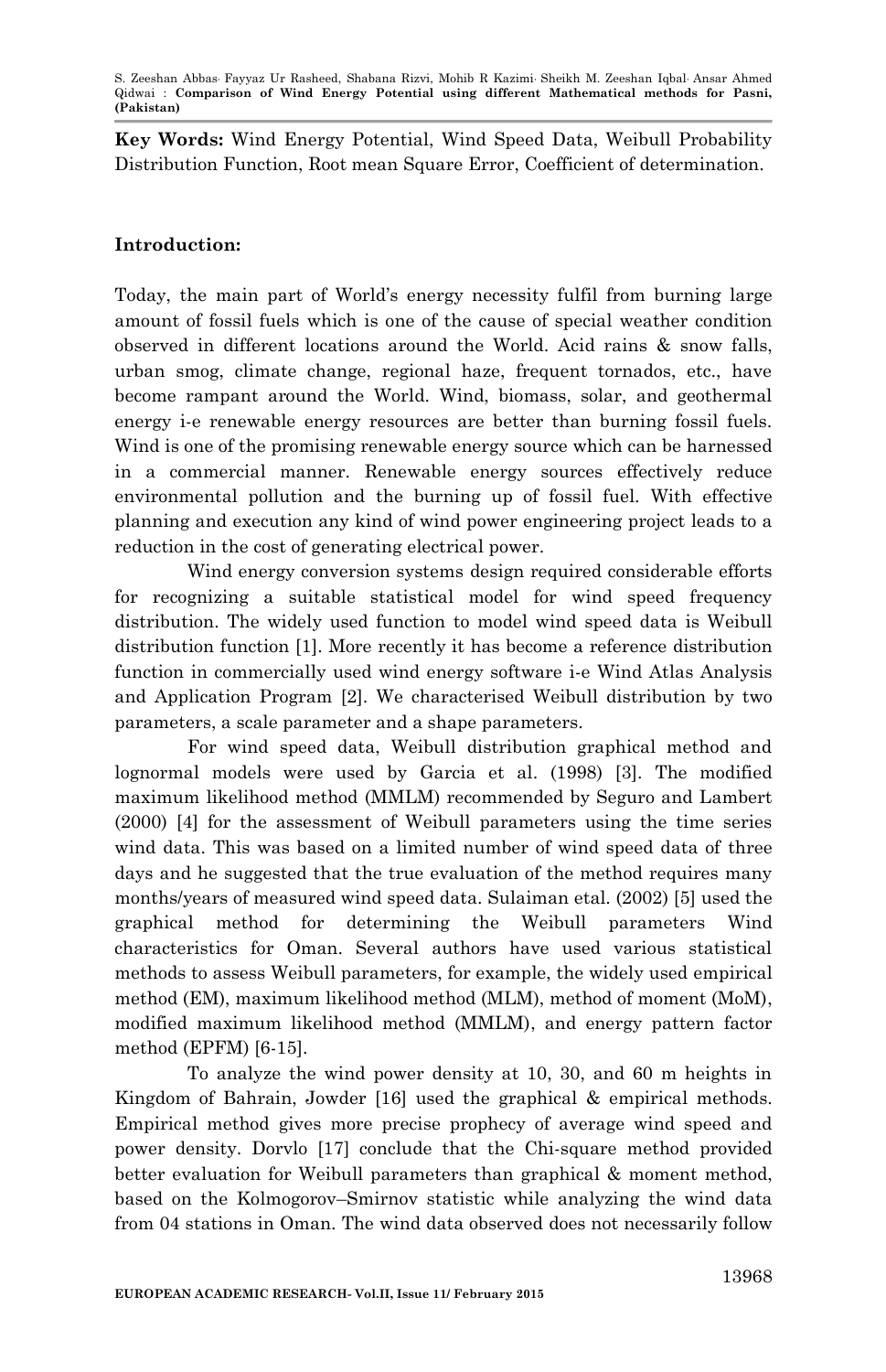the Weibull distribution but above mentioned numerical methods indicates that wind speed data follows the Weibull probability distribution.

### **Theoretical Background**

The measured wind speed distribution is modelled to a theoretical distribution function for the calculation of wind energy potential. Weibull distribution is characterized by a velocity function of two parameters (k, c) [18]. It can be described by its probability density function *f(v)* and cumulative distribution function *F(v)* given as:

$$
f(v) = \frac{k}{c} \left(\frac{v}{c}\right)^{k-1} \exp\left[-\left(\frac{v}{c}\right)^{k}\right]
$$
  
(1)  

$$
F(v) = 1 - \exp\left[-\left(\frac{v}{c}\right)^{k}\right]
$$
  
(2)

where k the dimensionless shape parameter,  $v$  is the wind speed, and c the scale parameter having the same dimension as *v*. If its shape parameter k is 2, the distribution is named Rayleigh distribution. The Weibull mean wind speed  $v_m$ , using Gamma function  $\Gamma$ , is expressed by equation (3), the energy density  $P_v$  is expressed by equation (4) ( $\rho_a$ : air density 1.225 kg/m<sup>3</sup>) and available energy density for all wind speeds *E<sup>d</sup>* (Weibull energy density) is expressed by equation (5) [19, 20].

$$
v_m = c \Gamma \left( I + \frac{I}{k} \right) \tag{3}
$$

$$
P_v = \frac{1}{2} \rho_a v^3 \tag{4}
$$

$$
E_d = \frac{\rho_a c}{2} \Gamma \left( I + \frac{3}{k} \right) \tag{5}
$$

$$
\frac{P}{A} = \frac{\rho_a c^3}{2} \Gamma\left(1 + \frac{3}{k}\right)
$$
\n
$$
F = \rho_a c^3 \left(1 + \frac{3}{k}\right)
$$
\n(6)

$$
\frac{E}{A} = \frac{\rho_a c^3}{2} \Gamma \left( 1 + \frac{3}{k} \right) T \tag{7}
$$

where  $\rho_a$  is the air density 1.225 kg/m<sup>3</sup> and *I*() is the Gamma function expressed by

$$
\Gamma(x) = \int_{0}^{\infty} t^{x-l} \exp(-t) dt
$$
\n(8)

13969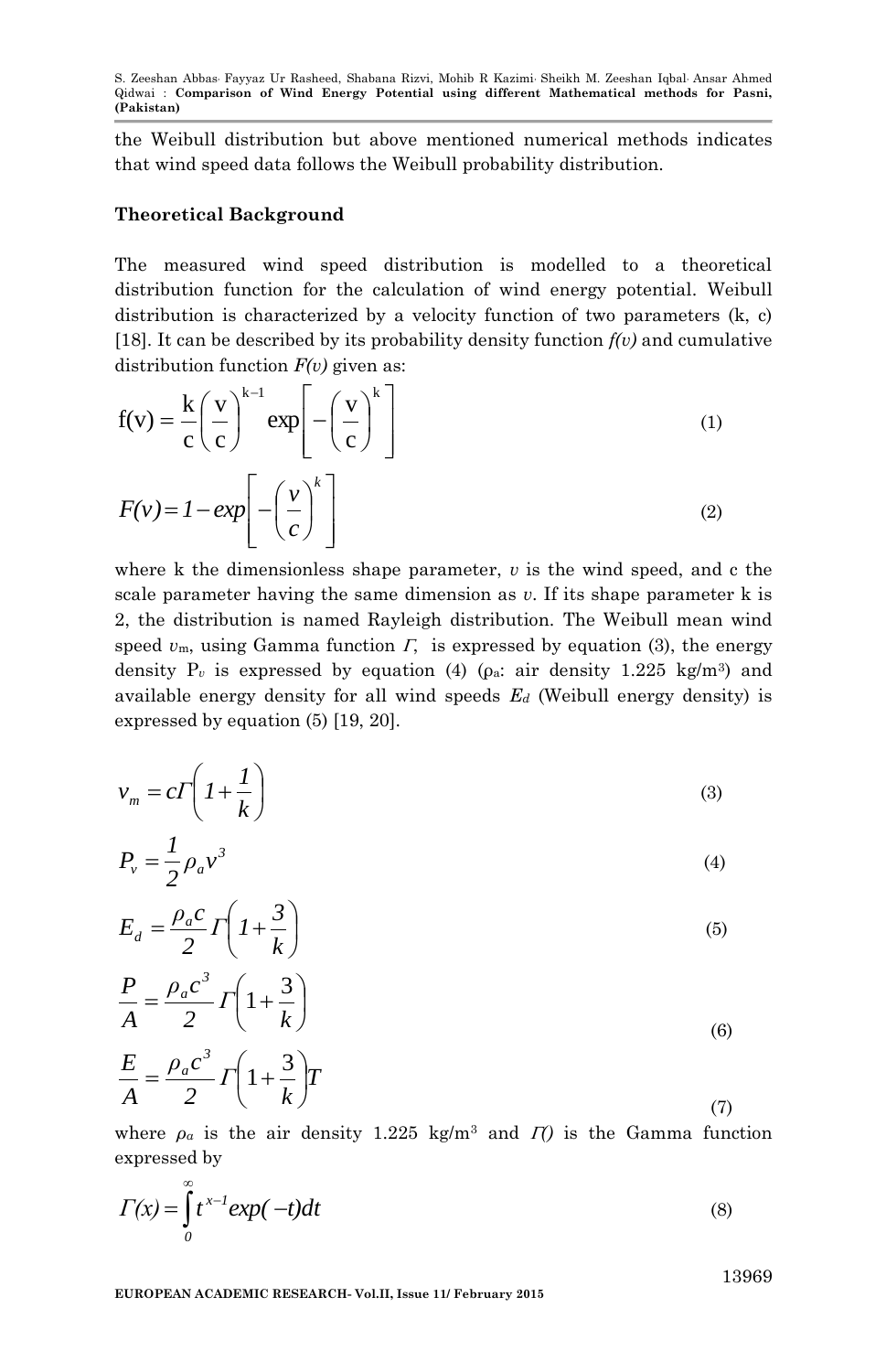The survey of six statistical methods for estimating Weibull parameters are given in the following sections. i-e (MoM), (MLE), (MLM), (MMLM), (EM), (PDM).

## **Statistical Error Analysis & Goodness of Fit**

 $i = 1$ 

In order to analyze the efficiency of the seven methods used in estimating Weibull parameters and the goodness of fit of the measured data to Weibull function, RMSE  $% \left( \beta \right)$  and  $\mathbb{R}^{2}$  tests are performed. These tests are as;

$$
RMSE = \left[\frac{1}{N} \sum_{i=1}^{N} (y_i - x_i)^2\right]^{1/2}
$$
\n
$$
\chi^2 = \frac{\sum_{i=1}^{N} (y_i - x_i)^2}{N - n}
$$
\n
$$
R^2 = \frac{\sum_{i=1}^{N} (y_i - z_i)^2 - \sum_{i=1}^{N} (y_i - x_i)^2}{\sum_{i=1}^{N} (y_i - z_i)^2}
$$
\n(11)

Where, N is the number of observations,  $z_i$  is the mean of  $y_i$ ,  $y_i$  is observed frequency for the bin i,  $x_i$  is expected frequency for bin i and is calculated using Weibull distribution.

Root Mean Square Error (RMSE) is measured for discrete data points and is commonly used to estimate error or uncertainty in locations. Test RMSE is the square root of the variance of residuals. This test gives the absolute measure of the fit of the model to the measured data. RMSE's lower values indicate a better fit. The  $\mathbb{R}^2$  test give relative measure of the fit of the model to the measured data in compare to RMSE. A value of  $\mathbb{R}^2$  closer to one shows that greater proportion of variation in data is being explained by the model [21].

In order to test the suitability of the theoretical probability density function a test, known as the Kolmogorov–Smirnov test, is performed. The test is defined as max-error between 02 cumulative distribution functions:

$$
Q = \max |F(v) - O(v)| \tag{12}
$$

where  $F(v)$  = the cumulative distribution function for wind speeds calculated using specified Weibull parameters.

 $O(v)$  = the cumulative distribution functions for observed or randomly generated wind speed data.

The critical value for the Kolmogorov–Smirnov test at 95% confident level is given by: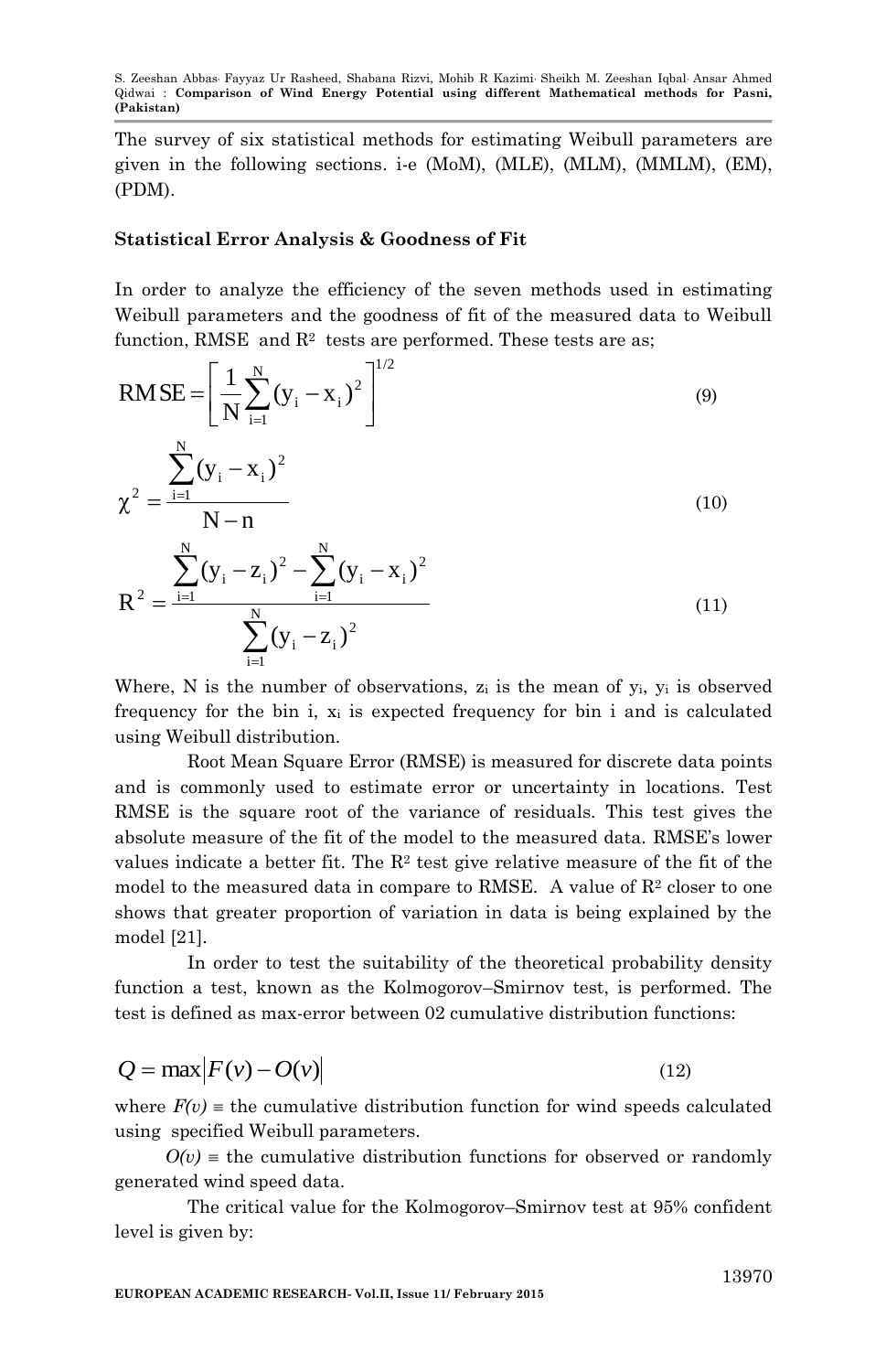$$
Q_{95} = \frac{1.36}{\sqrt{n}}\tag{13}
$$

The wind speed data (measured) can be pictured by a histogram. It is mainly useful in comparing distribution of the wind speed variations with modelled Weibull distribution. The choice of bin size is critical as the shape of histogram depend on the bin size. The bin size (B) can be determined using the following empirical expression [22]:

$$
B = \frac{v_{\text{max}}}{[3.3\ln(n) + 1]}
$$
\n(14)

where  $v_{\text{max}}$  is maximum wind speed in data set and n is the data number.

**Table-1: Monthly (mean) wind speed ( m/sec ) for Pasni at Midnight**

| Month       | 2003   | 2004   | 2005   | 2006   | 2007   | 2008   | 2009   | 2010   | 2011   | 2012   |
|-------------|--------|--------|--------|--------|--------|--------|--------|--------|--------|--------|
| January     | 1.7923 | 0.6638 | 0.8297 | 1.0289 | 1.3276 | 1.5267 | 2.6884 | 1.2280 | 0.7634 | 0.8629 |
| February    | 1.1616 | 0.3651 | 0.4978 | 1.2612 | 0.7966 | 0.5310 | 1.7591 | 0.5642 | 0.9957 | 0.4315 |
| March       | 0.0996 | 0.5642 | 1.8586 | 0.6306 | 0.8961 | 0.3983 | 0.0664 | 0.7966 | 1.3940 | 1.0289 |
| April       | 0.4647 | 0.6638 | 1.6595 | 0.4813 | 1.4935 | 0.6970 | 0.4647 | 0.1991 | 1.6595 | 0.4647 |
| May         | 0.3983 | 1.1948 | 1.0953 | 1.2944 | 1.8586 | 0.9625 | 0.7302 | 0.0332 | 1.4935 | 0.7966 |
| June        | 0.4978 | .0621  | 1.4604 | 0.7302 | 1.5267 | 0.4978 | 0.3651 | 0.3651 | 1.3940 | 0.8961 |
| July        | 3.1530 | 1.2280 | 1.2612 | 1.1616 | 1.3608 | 1.0289 | 0.5974 | 0.0000 | 1.4272 | 0.9957 |
| August      | 2.6884 | 0.5310 | 1.6595 | 0.3651 | 1.0953 | 0.8961 | 0.5974 | 0.0000 | 1.2612 | 0.7966 |
| September   | .5599  | 0.9625 | 1.2612 | 0.0664 | 0.2987 | 0.4647 | 0.3319 | 0.3983 | 0.7634 | 0.5974 |
| October     | 0.3651 | 0.7966 | 0.6638 | 0.3651 | 0.8961 | 0.8297 | 0.2987 | 0.5974 | 0.0996 | 0.3983 |
| November    | 0.9293 | 1.2612 | 0.1328 | 0.5974 | 0.8629 | 0.3319 | 0.7966 | 0.5974 | 0.0332 | 0.1991 |
| December    | 1.6595 | 1.4604 | 5.6755 | 0.9625 | 1.5599 | 1.0953 | 0.1328 | 0.4978 | 0.3983 | 1.1948 |
| Annual Mean | 1.2308 | 0.8961 | 1.5046 | 0.7454 | 1.1644 | 0.7717 | 0.7357 | 0.4398 | 0.9736 | 0.7219 |

**Table-2: Monthly (mean) wind speed (m/sec) for Pasni at Noon**

| Month       | 2002   | 2003   | 2004   | 2005   | 2006   | 2007   | 2008   | 2009   | 2010   | 2011   |
|-------------|--------|--------|--------|--------|--------|--------|--------|--------|--------|--------|
| January     | 6.1567 | 4.1819 | 3.1199 | 4.3811 | 3.5181 | 3.9828 | 3.5513 | 3.1862 | 2.9207 | 3.7505 |
| February    | 5.8746 | 3.3190 | 3.2526 | 4.3811 | 3.5845 | 4.5802 | 3.9164 | 3.8500 | 2.8211 | 3.5513 |
| March       | 7.4345 | 4.9453 | 7.4843 | 5.4763 | 5.4100 | 5.2440 | 5.3104 | 4.7794 | 6.0074 | 4.3479 |
| April       | 6.7376 | 4.5470 | 5.9908 | 7.0363 | 6.7542 | 5.3436 | 4.7462 | 4.4806 | 6.9035 | 4.9453 |
| May         | 6.4057 | 4.7462 | 5.9078 | 7.5009 | 7.2354 | 6.7707 | 5.7750 | 4.9785 | 7.5341 | 7.9324 |
| June        | 7.1026 | 5.1776 | 6.0738 | 7.4345 | 6.8039 | 5.3104 | 3.9496 | 4.6798 | 5.5759 | 5.4431 |
| July        | 7.0695 | 4.1487 | 6.2397 | 5.4763 | 5.3104 | 5.1776 | 4.3147 | 4.4475 | 5.2772 | 5.9410 |
| August      | 4.1156 | 4.9951 | 6.4388 | 5.4100 | 5.5095 | 5.7750 | 3.5513 | 4.6134 | 6.5052 | 3.0867 |
| September   | 6.0074 | 4.9453 | 6.7376 | 5.6257 | 5.1776 | 5.2274 | 5.4100 | 5.1776 | 6.1733 | 5.1444 |
| October     | 4.5636 | 4.0160 | 5.1776 | 4.8457 | 5.4100 | 4.1487 | 3.7837 | 3.4518 | 3.8168 | 3.5181 |
| November    | 4.5138 | 3.2858 | 3.7837 | 3.0535 | 3.7837 | 4.0160 | 3.6675 | 2.8543 | 2.6552 | 2.3565 |
| December    | 5.9078 | 5.0449 | 4.6466 | 3.2194 | 3.6841 | 3.4849 | 2.4561 | 3.0203 | 2.8875 | 3.1530 |
| Annual Mean | 5.9908 | 4.4461 | 5.4044 | 5.3201 | 5.1818 | 4.9218 | 4.2027 | 4.1266 | 4.9232 | 4.4309 |

## **Results and Discussions:**

A bi-daily wind speed data measured at Pasni Meteorological Office of ten years ( 2002-to-2011) is uses for estimating wind energy potentials for Pasni. The measured data is fitted to Weibull distribution function; Weibull parameters were estimated using seven statistical methods, i.e., PDM, MMLM, MLM, MoM, MLE, EPFM and EM. *Tables 1 & 2* provide mean monthly wind speeds for Pasni at Midnight and Noon. *Table 3 & 4* list skewness, Kurtosis, the standard deviation and calculated mean wind speed at Midnight and Noon. The statistical results of the seven numerical methods of estimation of Weibull shape and scale parameters lists in *Table 5.* Columns 2-5 listing calculated Weibull parameters, i.e., scale parameter c, shape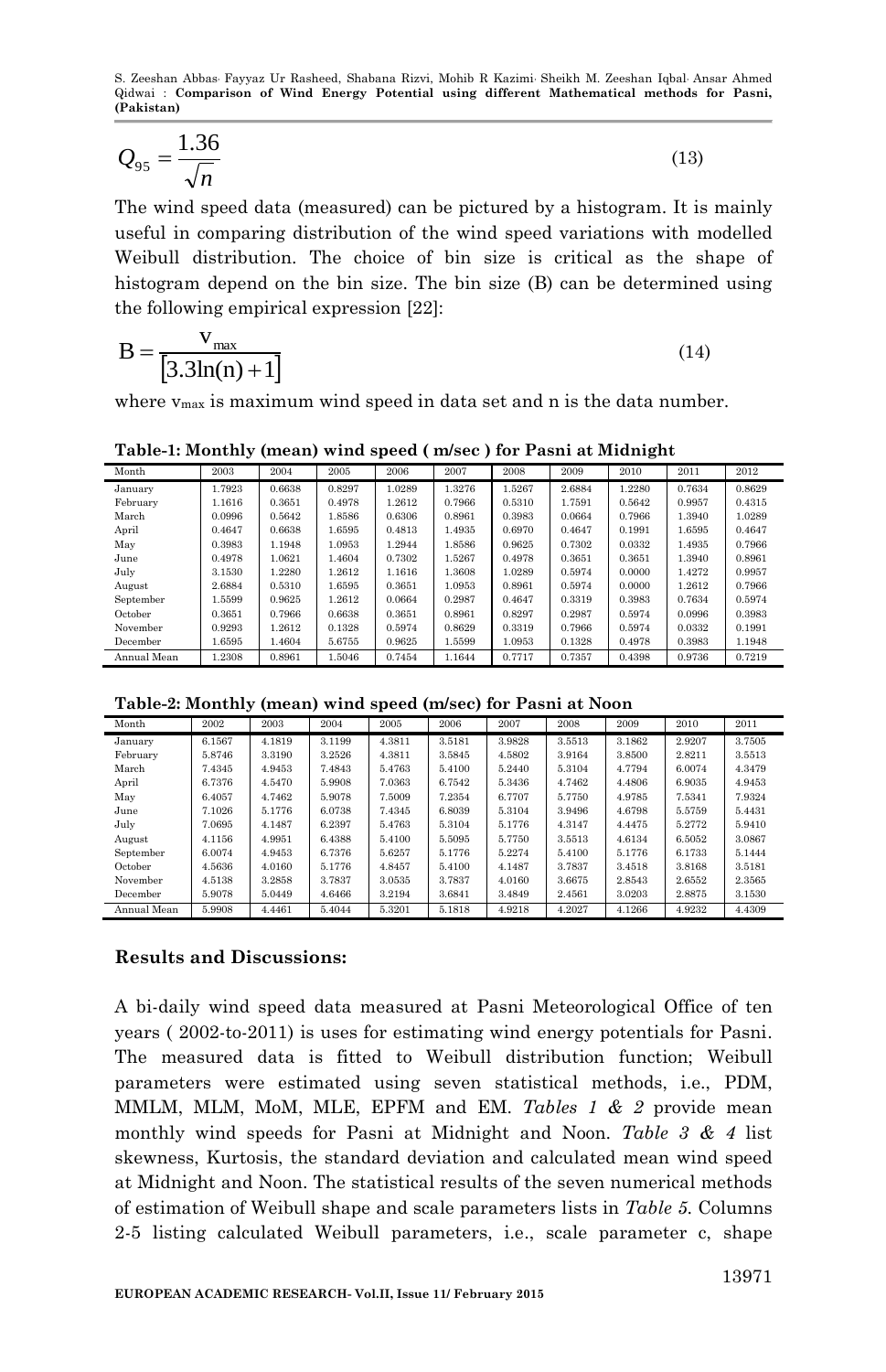parameter k, Weibull energy density, Weibull mean wind speed. Columns 6 & 7 list values of two statistical tests for each of the seven estimation methods.

Figure 1 shows histogram of hourly wind speed data overlaped by various Weibull fuctions with k & c values estimated usind seven methods. Figure 2a-2g: Histrogram of daily wind speed observed at Pasni with various computed Webull fuctions. The histograms are overlap by cumulative probability distribution function (cdf) and Weibull probability distribution function (pdf) calculated with specific shape and scale parameters for the wind speed data (actual) also for generated data. Figures show very fine agreement between the histograms, cdf and pdf of the actual time series data & of generated data where Weibull shape & scale parameters calculated using seven statistical methods.

From *table* 5, the  $R^2$ -test gives a value of 0.995 for all estimation methods, indicates a very fine fit among measured wind speed distribution & calculated Weibull distribution. In particular the fit explains on the average 99.5 % of the total variation in the measured data.

Measured wind speed data for Pasni is fitted to the two parameter Weibull distribution function i.e., shape parameter and scale parameter, are estimated using seven statistical method. For testing goodness of fit reliability of estimation methods, statistical techniques are performed such as Root mean Square Error (RMSE) and Coefficient of determination or  $\mathbb{R}^2$  tests. Weibull probability density function (PDF) and cumulative distribution function (CDF) are also determined for the actual time-series wind speed data using the specified shape and scale parameters.

*Figure 1* shows the analysis of real wind speed data which is histogram of wind speed data (actual) overlapped by calculated Weibull probability density function (PDF) all with particular shape and scale parameters estimated by using all seven statistical methods. Good agreement is seen between measured wind speed data and various Weibull functions whose k and c parameters are estimated using different methods of estimation.

**Figure 1: Histogram of hourly wind speed data overlaped by various Weibull fuctions with k & c values estimated usind seven methods.**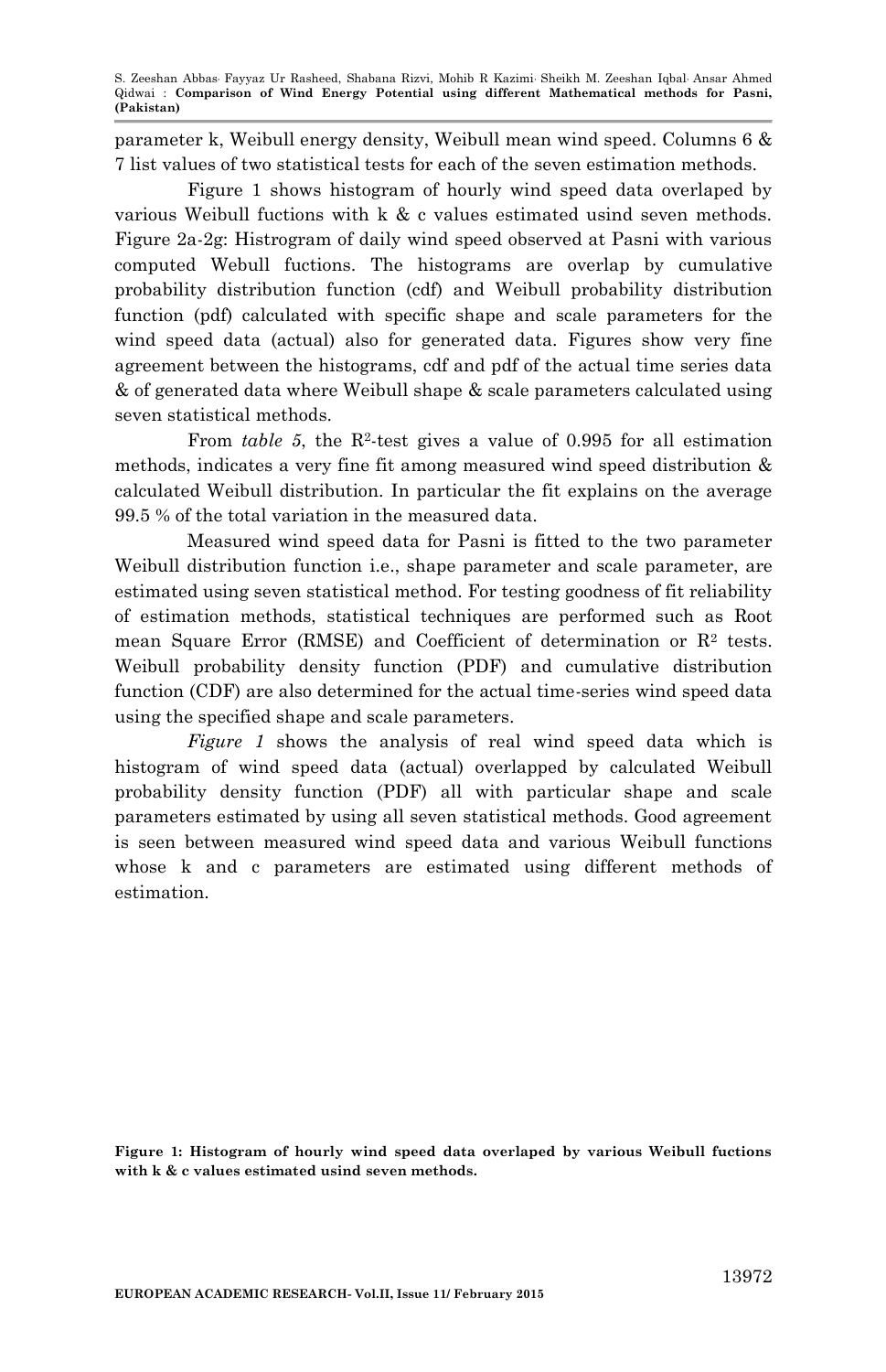S. Zeeshan Abbas, Fayyaz Ur Rasheed, Shabana Rizvi, Mohib R Kazimi, Sheikh M. Zeeshan Iqbal, Ansar Ahmed Qidwai : **Comparison of Wind Energy Potential using different Mathematical methods for Pasni, (Pakistan)**



**Table-3: Descriptive Statistics of observed Wind Speed data at 0000 hours in Pasni**

| Months  | Data<br>Points | Speed<br>Range<br>m/sec) | Wind<br>Mean<br>Speed<br>m/sec) | Standard<br>Deviation<br>(m/sec) | Kurtosis | Skewne<br><b>SS</b> | Correlation<br>of<br>Variation (CV)<br>% | Power<br>Density<br>(W/m <sup>2</sup> ) | Qos   |
|---------|----------------|--------------------------|---------------------------------|----------------------------------|----------|---------------------|------------------------------------------|-----------------------------------------|-------|
| January | 310            | 14.404                   | 1.271                           | 2.457                            | 6.553    | 2.496               | 193.269                                  | 1.257                                   | 0.275 |
| Februar |                |                          |                                 |                                  |          |                     |                                          |                                         |       |
| у       | 310            | 12.347                   | 0.836                           | 1.835                            | 12.993   | 3.356               | 219.428                                  | 0.358                                   | 0.205 |
| March   | 310            | 31.896                   | 0.773                           | 2.285                            | 113.124  | 9.025               | 295.462                                  | 0.283                                   | 0.255 |
| April   | 310            | 6.688                    | 0.825                           | 1.229                            | 2.397    | 1.601               | 149.039                                  | 0.344                                   | 0.137 |
| May     | 310            | 7.202                    | 0.986                           | 1.429                            | 3.940    | 1.875               | 145,016                                  | 0.587                                   | 0.160 |
| June    | 310            | 6.173                    | 0.880                           | 1.322                            | 2.080    | 1.599               | 150,356                                  | 0.417                                   | 0.148 |
| July    | 310            | 7.202                    | 1.221                           | 1.442                            | 0.775    | 1.118               | 118.082                                  | 1.114                                   | 0.161 |
| August  | 310            | 6.173                    | 0.989                           | 1.255                            | 1.465    | 1.260               | 126,860                                  | 0.592                                   | 0.140 |
| Septemb |                |                          |                                 |                                  |          |                     |                                          |                                         |       |
| er      | 310            | 4.116                    | 0.670                           | 1.089                            | 1.907    | 1.655               | 162.481                                  | 0.184                                   | 0.122 |
| October | 310            | 6.173                    | 0.531                           | 0.887                            | 6.947    | 2.241               | 166,947                                  | 0.092                                   | 0.099 |
| Novemb  |                |                          |                                 |                                  |          |                     |                                          |                                         |       |
| er      | 310            | 11.318                   | 0.574                           | 1.240                            | 22.165   | 3.864               | 215.872                                  | 0.116                                   | 0.139 |
| Decembe |                |                          |                                 |                                  |          |                     |                                          |                                         |       |
| r       | 310            | 59.676                   | 1.464                           | 4.889                            | 77.654   | 7.859               | 334.040                                  | 1.920                                   | 0.546 |

**Table-4: Descriptive Statistics of Observed Wind Speed data at 1200 hours in Pasni**

| Months        | Data<br>Points | Speed Range m /<br>sec | Mean<br>Wind<br>Speed<br>m / sec | Standard<br>Deviation m / sec | Kurtosis | Skew   | Correlation of<br>variation (CV)<br>% | Power<br>Density<br>(W/m <sup>2</sup> ) | Qos   |
|---------------|----------------|------------------------|----------------------------------|-------------------------------|----------|--------|---------------------------------------|-----------------------------------------|-------|
| January       | 310            | 30.867                 | 3.875                            | 2.568                         | 39.786   | 4.515  | 66.279                                | 35.610                                  | 0.287 |
| Februar<br>y  | 310            | 13.376                 | 3.913                            | 2.491                         | 2.078    | 1.020  | 63.654                                | 36.667                                  | 0.278 |
| March         | 310            | 85.912                 | 5.644                            | 5.314                         | 177.865  | 11.735 | 94.157                                | 110,030                                 | 0.594 |
| April         | 310            | 31.381                 | 5.748                            | 3.284                         | 11.657   | 2.130  | 57.134                                | 116.226                                 | 0.367 |
| May           | 310            | 14.404                 | 6.479                            | 2.885                         | $-0.112$ | 0.740  | 44.523                                | 166.447                                 | 0.322 |
| June          | 310            | 15.433                 | 5.755                            | 2.912                         | 0.696    | 0.736  | 50.594                                | 116.651                                 | 0.325 |
| July          | 310            | 13.376                 | 5.340                            | 2.332                         | $-0.237$ | 0.682  | 43.674                                | 93.191                                  | 0.261 |
| August        | 310            | 11.832                 | 5.000                            | 2.197                         | 0.269    | 0.825  | 43.935                                | 76.500                                  | 0.246 |
| Septemb<br>er | 310            | 14.404                 | 5.563                            | 2.778                         | 0.022    | 0.430  | 49.948                                | 105,361                                 | 0.311 |
| October       | 310            | 14.404                 | 4.273                            | 2.011                         | 4.405    | 1.854  | 47.071                                | 47.747                                  | 0.225 |
| Novemb<br>er  | 310            | 22.121                 | 3.397                            | 1.868                         | 32.654   | 3.523  | 55.004                                | 23.990                                  | 0.209 |
| Decemb<br>er  | 310            | 45.271                 | 3.750                            | 3.656                         | 69.982   | 7.203  | 97.474                                | 32.273                                  | 0.409 |

*Table 5* lists the value of shape and scale parameters along with other Weibull estimates. The values of Weibull parameters, i.e., scale parameter *c*, shape parameter *k*, Weibull energy density, Weibull mean wind speed listed in columns 2-5. Columns 6 and 7 show results of statistical tests carried out for testing goodness of fit model to the experimental data.

*Figures 2a – 2g* show the plots of the calculated Weibull functions overlaid on the observed wind speed histogram for Pasni. The plots contain histogram of the observed wind speed distribution, probability density function (*pdf*) and cumulative distribution function (*cdf*) for Weibull function calculated using the observed time series wind speed data and Weibull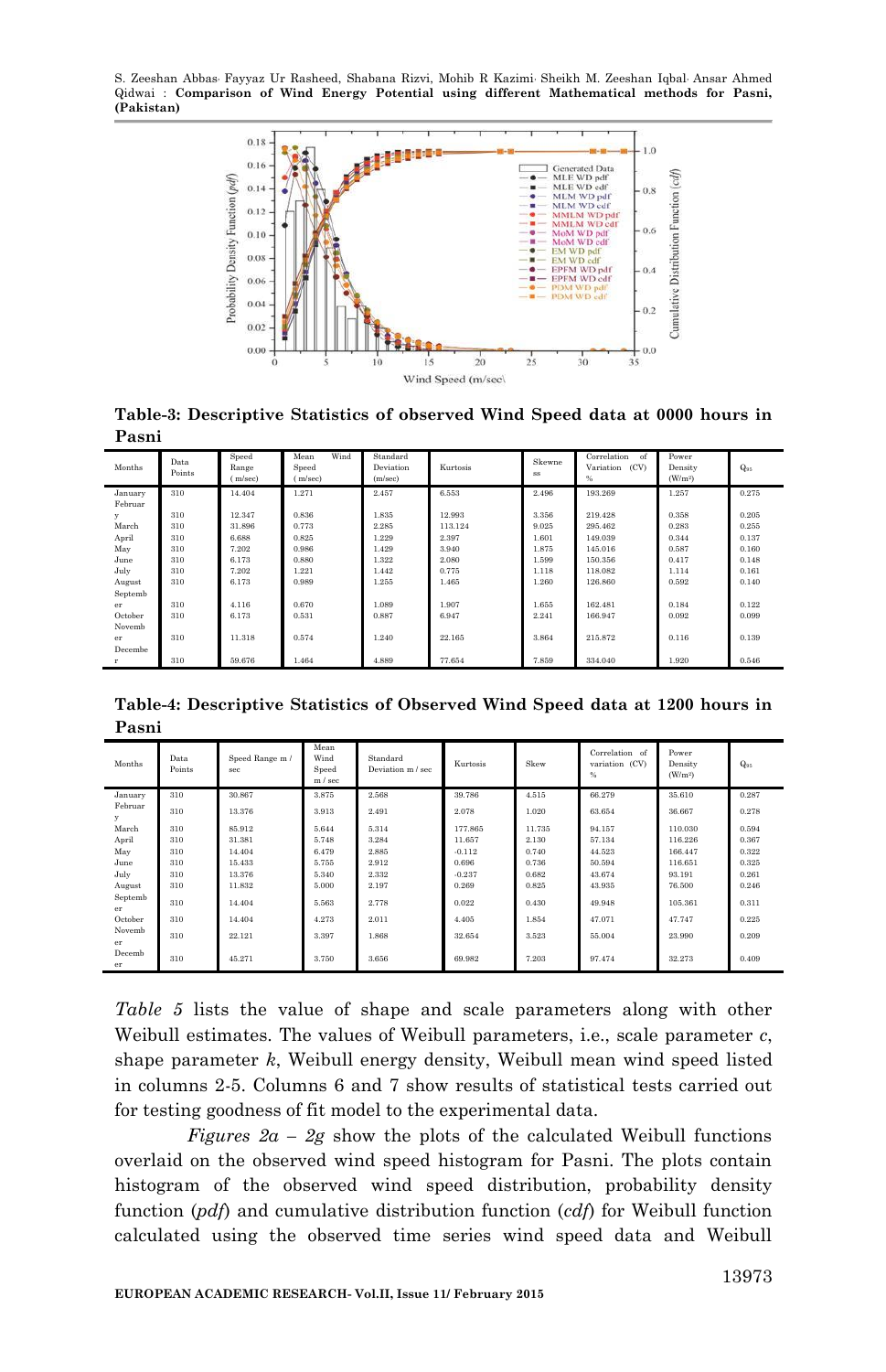functions. A good agreement is observed between measured and generated data.

# **Figure 2a-2g: Histrogram of daily wind speed observed at Pasni with various computed Webull fuctions.**

#### **Figure 2a**



## **Figure2b**



### **Figure 2c**



### **Figure2d**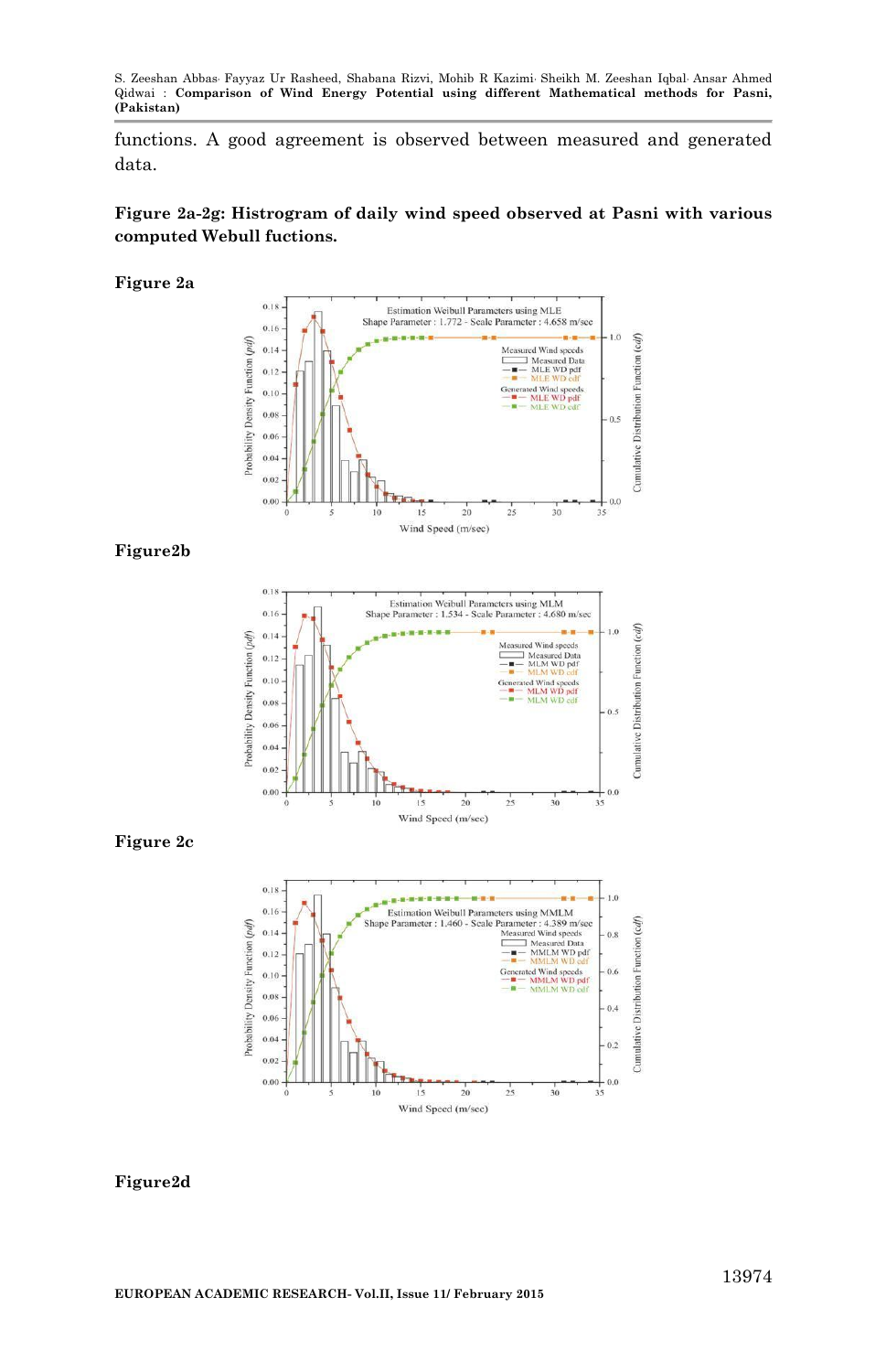S. Zeeshan Abbas, Fayyaz Ur Rasheed, Shabana Rizvi, Mohib R Kazimi, Sheikh M. Zeeshan Iqbal, Ansar Ahmed Qidwai : **Comparison of Wind Energy Potential using different Mathematical methods for Pasni, (Pakistan)**



*Table 5* reveals that from all methods of estimation identical values of the parameters *k* and *c* (m/s) are obtained. Furthermore, statistical tests reveal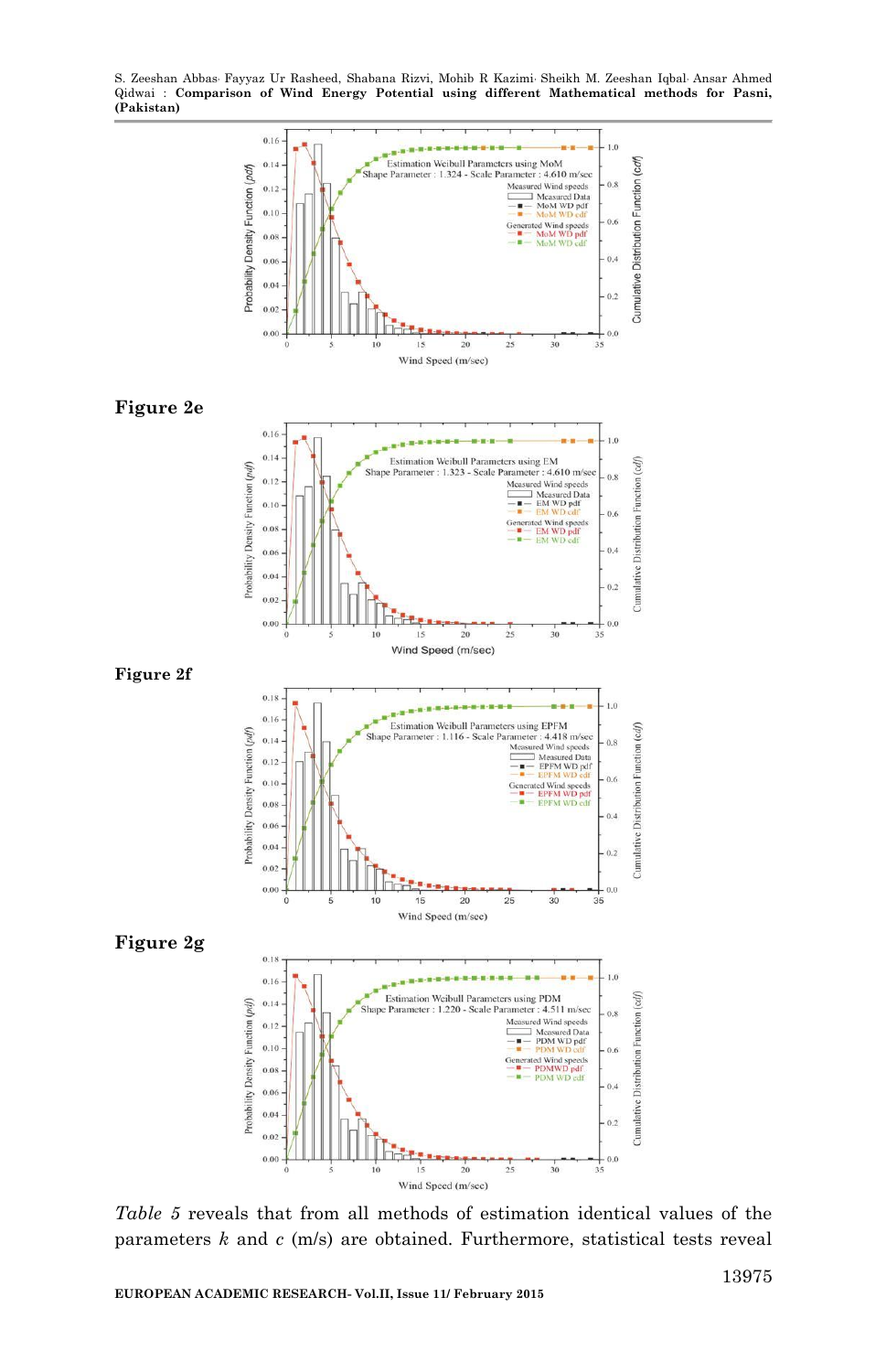that the R<sup>2</sup> -test gives a value of 0.995 for all methods, indicates a fine fit among the measured wind speed distribution and the fitted Weibull distribution function. More particularly the fit explain on the average 99.5% of the total deviation in the measured data. A similar trend for all estimation methods is seen in RMSE test whose values are of the order of 10<sup>-3</sup> indicating good fit of the model to the experimental data. EPFM gave the highest RMSE value among seven methods, whereas value for MLM is lowest. The power density obtained from the seven methods of estimation is in the range 94  $W/m<sup>2</sup>$  to 215  $W/m<sup>2</sup>$ . In general all seven methods are applicable and give good measure of the Weibull parameters.

| results of statistical tests for Pashi. |                   |       |             |                  |               |                |  |  |  |  |
|-----------------------------------------|-------------------|-------|-------------|------------------|---------------|----------------|--|--|--|--|
| Numerical<br>Method                     | Weibull Parameter |       |             | Statistical Test |               |                |  |  |  |  |
|                                         | k                 | c     | $v_{\rm m}$ | P/A              | <b>RMSE</b>   | $\mathbf{R}^2$ |  |  |  |  |
|                                         |                   | m/s)  | m/s)        | $W/m^2$ )        | $\ge 10^{-3}$ |                |  |  |  |  |
| MLE                                     | 1.772             | 4.658 | 4.105       | 94.209           | 1.257         | 0.995          |  |  |  |  |
| MLM                                     | 1.534             | 4.680 | 4.174       | 119.457          | 1.125         | 0.995          |  |  |  |  |
| MMLM                                    | 1.460             | 4.389 | 3.938       | 107.788          | 1.140         | 0.995          |  |  |  |  |
| MoM                                     | 1.324             | 4.610 | 4.203       | 153.989          | 1.372         | 0.995          |  |  |  |  |
| EМ                                      | 1.323             | 4.610 | 4.202       | 153.998          | 1.344         | 0.995          |  |  |  |  |
| EPFM                                    | 1.116             | 4.418 | 4.203       | 214.842          | 1.733         | 0.995          |  |  |  |  |

PDM 1.220 4.511 4.186 176.771 1.443 0.995

**Table5: Estimates of Weibull parameters k and c using seven methods and results of statistical tests for Pasni.**

# **Conclusions:**

Measured wind speed data for Pasni, is analysed using Weibull Distribution Function. The characteristic shape and scale parameters for Weibull distribution are determined using seven methods of estimation. Comparison between seven methods of estimation is performed and for all methods satisfactory results are obtained. Lower values of RMSE, i.e., 10<sup>-3</sup> are obtained for seven methods of estimation of Weibull parameters. This indicates a good response of the Weibull distribution function to the measured wind speed data. Comparison of the seven methods of estimation i.e. MLE, MLM, MMLM, MoM, EM, EPFM and PDM show consistency of the estimated shape and scale parameters in terms smaller values of RMSE. A slight difference in estimated values of *k* and *c* is observed for EPFM and PDM. This suggests that Weibull distribution function is a good match for the measured wind speed distribution.

For all methods of estimation, RMSE and  $\mathbb{R}^2$  tests are performed giving values in the recommended range suggesting reliability of the methods used for estimating Weibull parameters and consequently a better approximation of measured wind speed data distribution. The statistical tests reveal that Weibull distribution function adequately explain the measured wind speed distribution.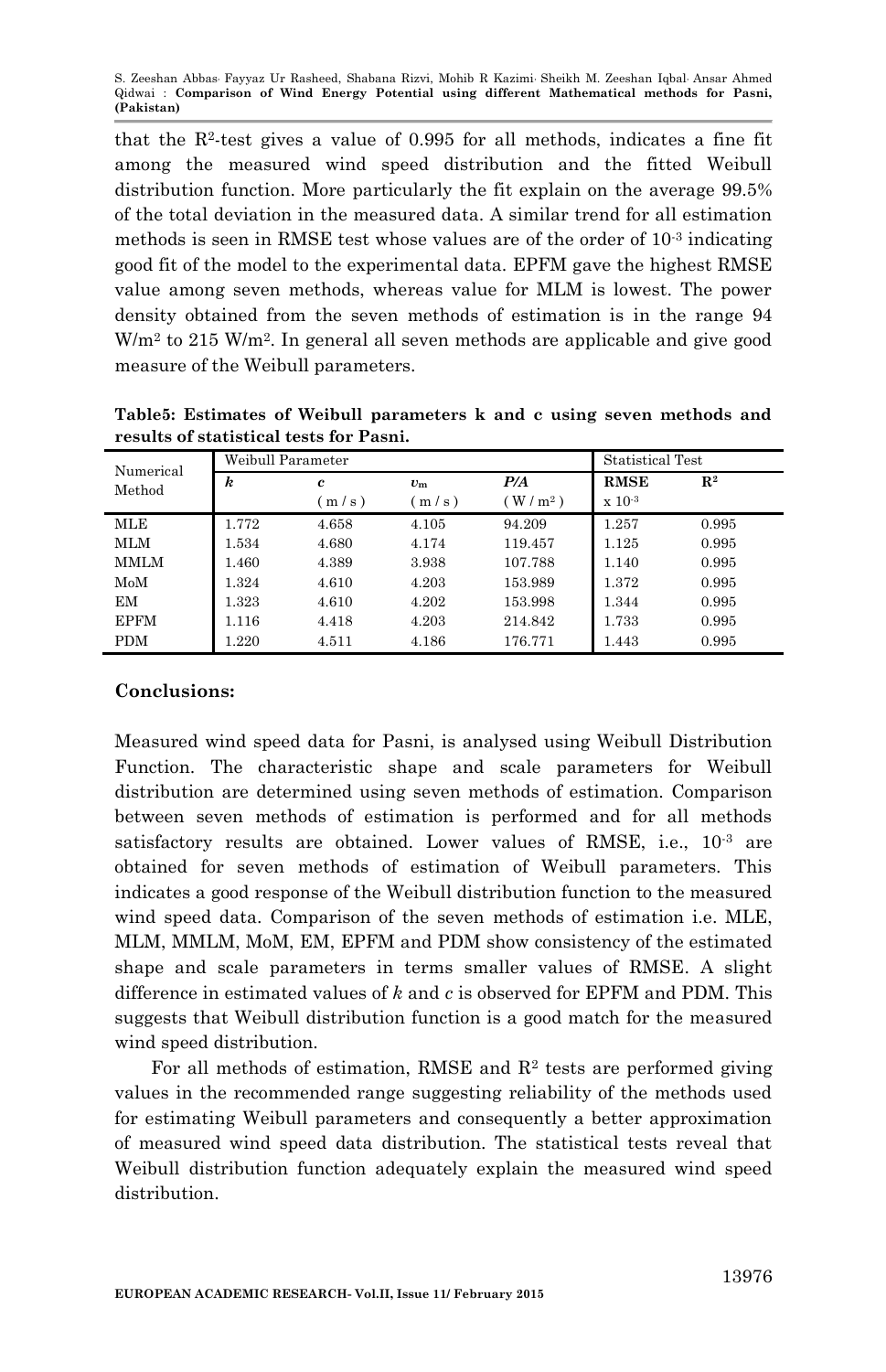The analysis of the measured wind speed data reveals that among the seven methods of estimation of the Weibull parameters, Maximum likelihood Method and Modified Maximum likelihood Methods are more accurate as compared to other methods.

Weibull distribution function is fitted to measured wind speed distribution. The agreement between the observed wind speed distribution & Weibull distribution was analyzed by performing statistical tests, such as RMSE and  $R<sup>2</sup>$  tests. The tests indicated good agreement between the observed and fitted distribution function.

# **Acknowledgement**

The measured wind speed data provided by the Karachi Metrological Office. Dr. Imran Ahmad Siddiqui for his critical comments.

The Dean Faculty Science grant supported financially.

# **REFERENCES:**

- [1] [Weibull, W.](http://en.wikipedia.org/wiki/Waloddi_Weibull) (1951), "A statistical [distribution function of wide](http://www.barringer1.com/wa_files/Weibull-ASME-Paper-1951.pdf)  [applicability",](http://www.barringer1.com/wa_files/Weibull-ASME-Paper-1951.pdf) J. Appl. Mech.-Trans. ASME 18 (3): 293–297.
- [2] Carta JA, Ramirez P, Velazquez S. A review of wind speed probability distributions used in wind energy analysis case studies in the Canary Islands. Renewable and Sustainable Energy Reviews 13 (2009) 933– 955.
- [3] Garcia, A., Torres, J. L., Prieto, E., and Francisco, A. D., Fitting wind speed distributions: A case study, Solar energy,Yol. 62,No.2, 139-l 44, 1998.
- [4] Sulaiman, M.Y., Akaak, A.M., Wahab, M.A., Zakaria, A., Sulaiman,Z. A. and Suradi, J., Wind Characteristics of Oman, Energy 27,35- 46,2002.
- [5] Seguro, J. V. and Lambert, T. W., Modern Estimation of parameters of the Weibull wind speed distribution for wind energy analysis, Journal of Wind Engineering and Industrial aerodynamics, 85, 7 5-84, 2000.
- [6] Lai CM, Lin TH. Technical assessment of the use of a small-scale wind power system to meet the demand for electricity in a land aquafarm in Taiwan. Renew Energy 2006;31:877–92.
- [7] Zhou W, Yang HX, Fang ZH. Wind power potential and characteristic analysis of the Pearl River Delta region, China. Renew Energy 2006;31:739–53.
- [8] Akpinar EK, Akpinar S. Determination of the wind energy potential for Maden- Elazig, Turkey. Energy Convers Manage 2004;45:2901–14.
- [9] Celik AN. A statistical analysis of wind power density based on the Weibull and Rayleigh models at the southern region of Turkey. Renew Energy 2003;29:593–604.